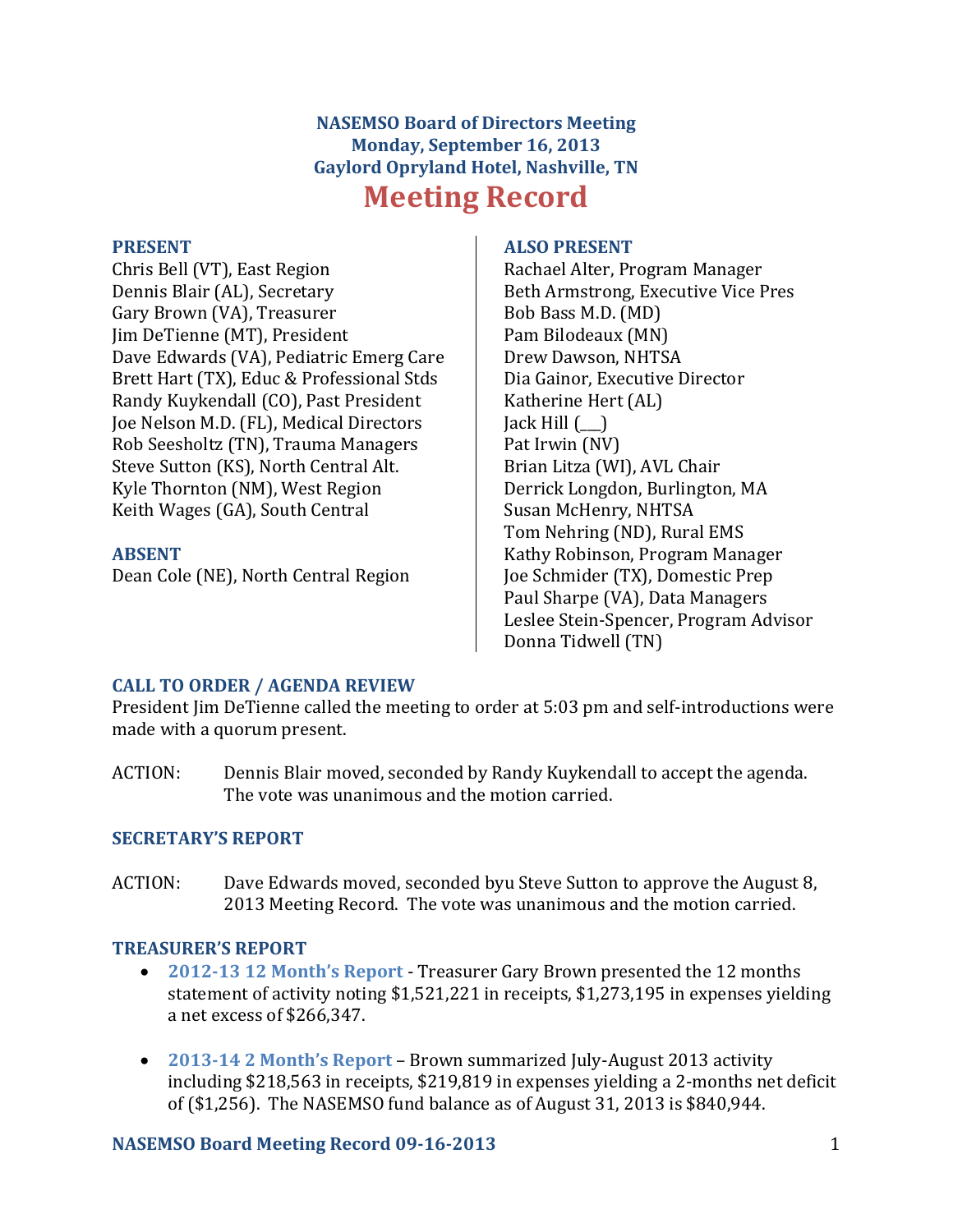- **2014-15 Draft Budget** Gary pointed out that at this time, projected receipts from federal contracts are lower than previous years: \$701,961 for 2014-15 versus \$1,008,635 anticipated in 2013-14. Current projections are for a net deficit of (\$92,427) unless additional receipts are secured, most likely through additional contracted projects.
- **Member Dues and Rights**  Brown noted the insert in the meeting packets summarizing dues and rights.
- ACTION: Dennis Blair moved, seconded by Brett Hart to accept the 2014-15 budget as presented (see Attachment 1). The vote was unanimous and the motion carried.
- ACTION: Dennis Blair moved, seconded by Joe Nelson to maintain the current dues levels and member rights. The vote was unanimous and the motion carried.
- ACTION: Steve Sutton and Brett Hart moved and seconded respectively to accept the 2012-13 Report and the 2013-14 Report without objection. The vote was unanimous and the motion carried.

#### **PRESIDENT'S REPORT**

President DeTienne shared that he has introduced templates this year to help document the Association's Strategic Plan and work of councils and committees.

He noted that the Data Managers Council has invited other councils and committees to propose uses of data so that the Data Managers can help them.

Jim indicated that he met with the Emergency Nurses Association this morning and discussed areas for closer collaboration. They invited editorial contributions to their publications to help make their members more aware of EMS matters.

He drew the groups' attention to an Advocates for EMS planning document on the meeting thumb-drives which includes 10 focus areas.

ACTION: President DeTienne asked leadership to review AEMS plans and progress, and consider whether NASEMSO should retain AEMS membership next year.

DeTienne reminded board members that resolutions are due to Ray Barishansky (CT) and Jay Bradshaw (ME) by Thursday morning. Kyle Thornton (NM) volunteered to assist.

Jim invited Board members to his suite C6028 following this meeting.

## **ANNUAL DISCLOSURES AND RECOMMENDATIONS FROM MANAGEMENT FIRM**

Beth Armstrong reported that Association and Society Management International is applying for accreditation by the AMC Institute this year. The ANSI standards require that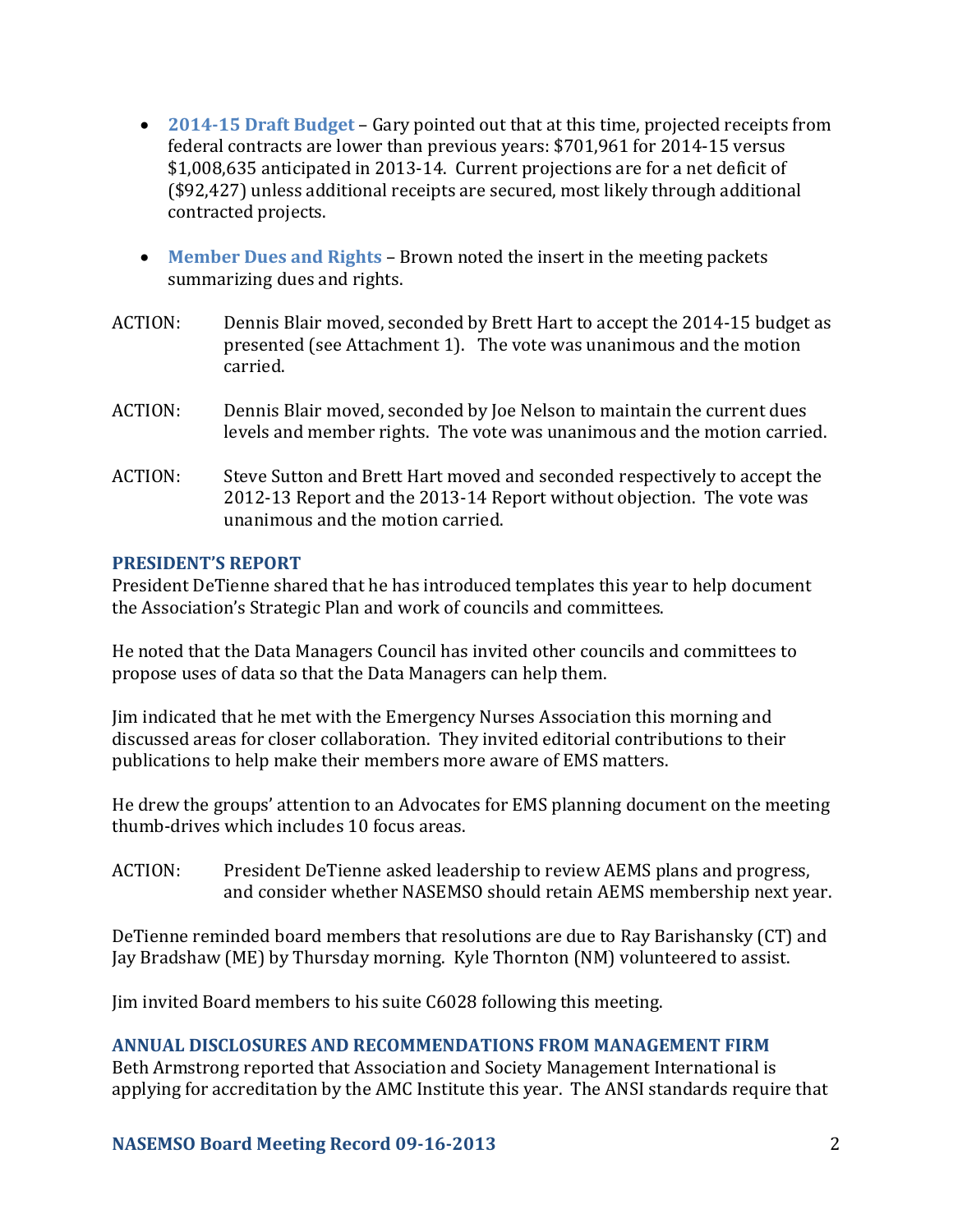management firms document certain disclosures and recommendations. Armstrong made the following recommendations for NASEMSO leadership consideration:

- Conduct an annual evaluation of ASMI according to the contracted scope of work *(Secretary Dennis Blair was assigned to coordinate this; President Jim DeTienne has drafted a SurveyMonkey online form to facilitate)*.
- Review an annual work plan *(it was noted that this will occur during the Board Retreat)*.
- Support the chief staff executive and chief elected official participating in a leadership symposium as desired to maintain current awareness of non-profit organization strategic planning best practices.
- Secure an independent review or audit of all financial transactions and records by a qualified third party *(it was noted that an A-133 audit is conducted each year due to NASEMSO receipt of federal funds in excess of \$500,000)*.
- Secure General Liability and Association Professional Liability Insurance Policies *(it was noted that NASEMSO maintains this insurance)*.

Armstrong made the following disclosure of all income the preceding fiscal year from hotel and other commissions, finder's fees and any other sources:

- \$8,500 was received from hotel room commissions for the 2012 Annual Meeting in Boise, ID; \$1,200 is anticipated for the 2014 Mid-Year Meeting.
- ACTION: Keith Wages moved, seconded by Dr. Joe Nelson to accept the recommendations and disclosures. The vote was unanimous and the motion carried.

## **ACTION ITEMS**

- **PECC Letter to AAP for the NASEMSO Board** Cindy Wright-Johnson briefed the board about the concern about the ongoing delays in the publication of the Third Edition of the Pediatric Education for Pre-hospital Providers (PEPP) textbook and instructor resource materials over the past three years.
- ACTION: Dr. Joe Nelson moved, seconded by Dennis Blair that NASEMSO send a letter voicing concern over lack of timely teaching materials. The vote was unanimous with one abstention (Hart).
	- **NASEMSO Council & Committee Meeting Attendance Guidelines**  President DeTienne reviewed "NASEMSO Meeting Decorum Guidelines." He noted that NASEMSO meetings be conducted as open meetings; they should only be closed in rare instances. It was noted that all meeting participants disclose any potential conflict of interest.

ACTION: The Board tabled this topic for further discussion.

## **NASEMSO Board Meeting Record 09-16-2013** 3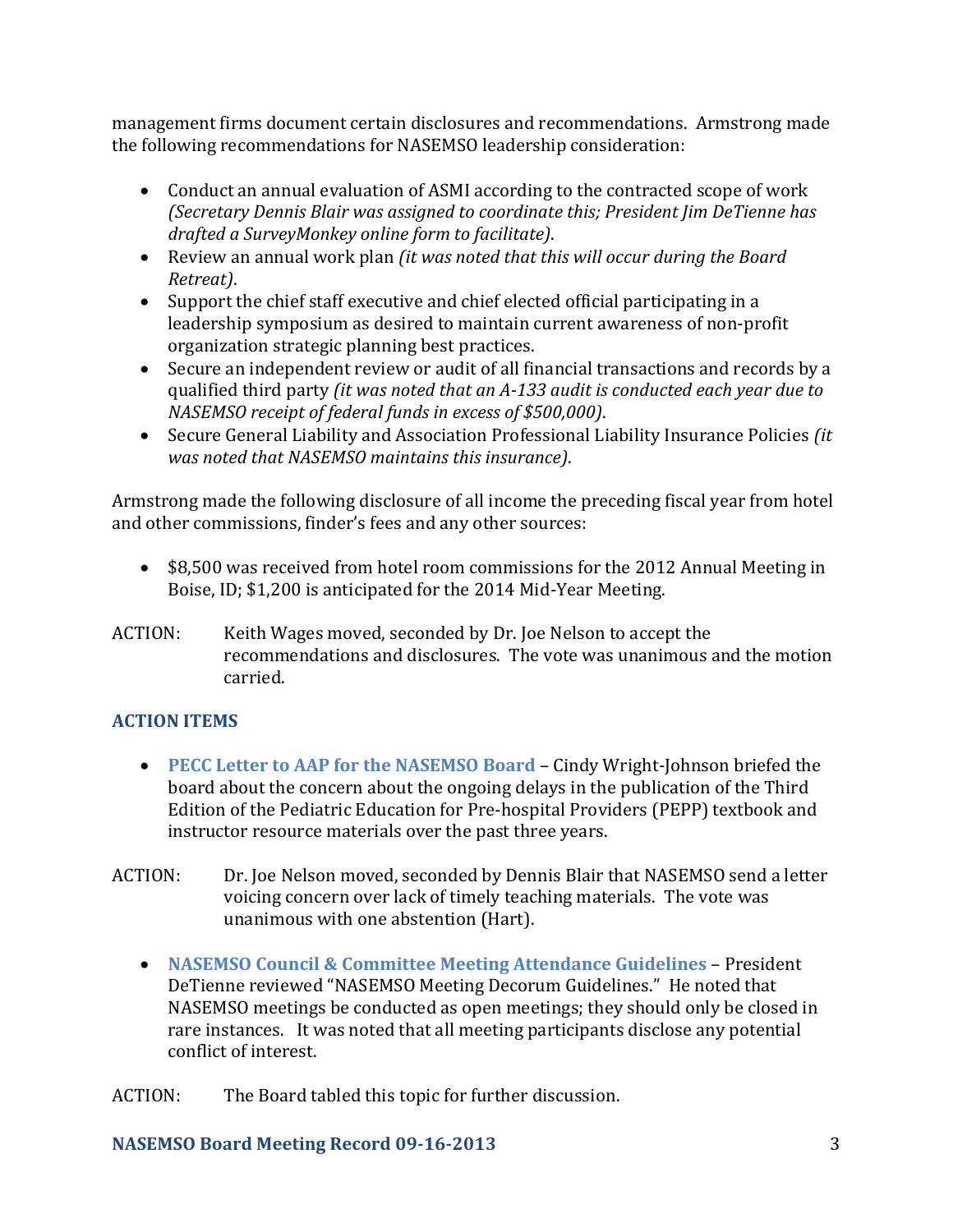- **ACEP Policy Statement for Endorsement**  Dr. Joe Nelson spoke on behalf of the Medical Directors Council recommendation to endorse the policy on "Transfer of Patient Care Between EMS Providers and Receiving Facilities."
- ACTION: Dr. Joe Nelson moved, seconded by Gary Brown to endorse the policy. The vote was unanimous and the motion carried.
	- **Resuscitation Outcomes Consortium (ROC) Letter of Support and ROC Progress Report June 2013** –

ACTION: Dr. Joe Nelson moved, seconded by Chris Bell to support continued ROC funding. The vote was unanimous and the motion carried.

 **NASEMSO Meeting Decorum Guidelines** – President DeTienne asked leadership to review this draft policy document.

## **OTHER BUSINESS**

- **DEA and Drug Shortage Policy** NASEMSO will consider revisions to its Resolution on this topic.
- **Domestic Preparedness**  the Board consented for the Committee to conduct a 2 question survey.

## **NASEMSO FUTURE MEETING PLANNING**

 **2014 Mid-Year Meeting** – Gary Brown presented options for the 2014 meeting in Baltimore, MD; Charlotte, NC; or Arlington/Alexandria, VA. The Program Committee will finalize a recommendation.

## **NEW MEMBER INTRODUCTION ASSIGNMENTS**

President DeTienne made the following assignments:

- **Michelle Reese (CO)** Steve Sutton
- **Jamie Pianka (MA)**  Chris Bell
- **Richard Gibbons (PA)**  Joe Schmider
- **Joe Schmider (TX)**  Richard Gibbons

## **ADJOURNMENT**

There being no further business, the NASEMSO Board Meeting adjourned with unanimous approval at 7:00 p.m. at the motion and second of Steve Sutton (K) and Gary Brown (VA).

Attachment 1: NASEMSO 2014-15 Budget

*Meeting Record respectfully submitted by NASEMSO EVP Beth Armstrong.*

G:\nasemso\Minutes\NASEMSO Bd Min 09-16-2013.docx

## **NASEMSO Board Meeting Record 09-16-2013** 4